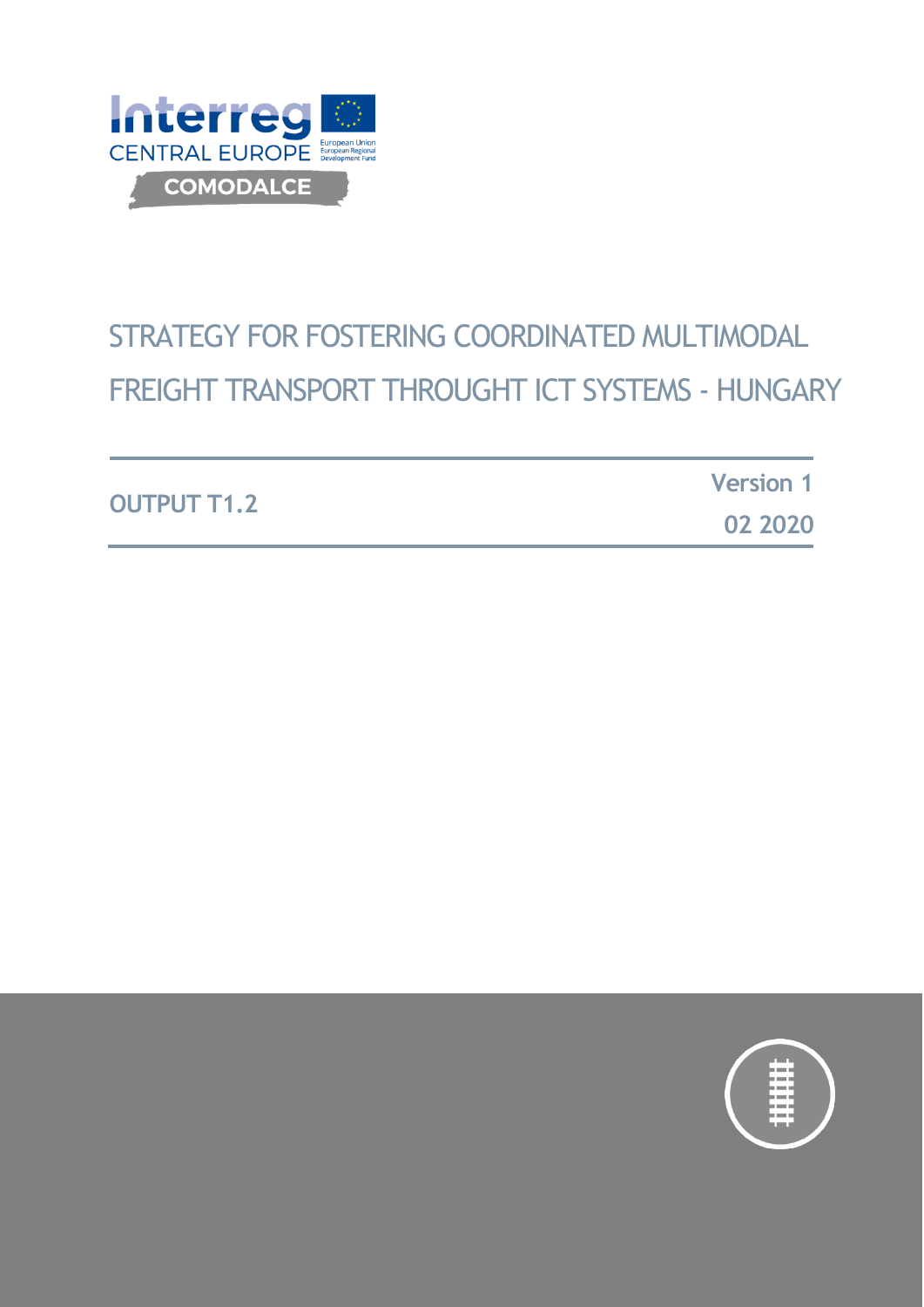



# <span id="page-1-0"></span>1. Table of contents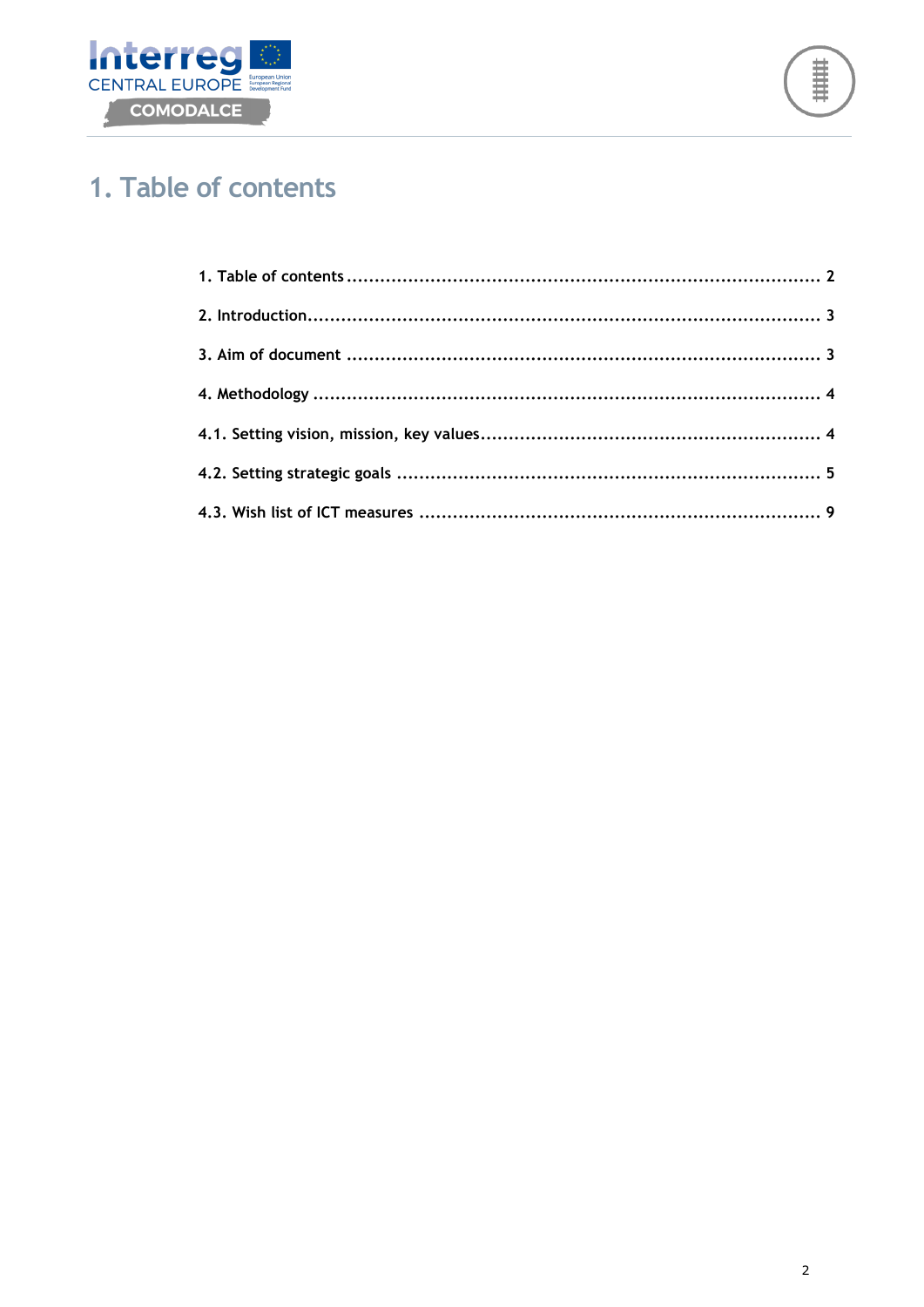



## <span id="page-2-0"></span>**2. Introduction**

The Application Form defines precisely to elaborate a common concept / methodology for elaborating the Strategies for fostering multimodal freight transport in CE through ICT systems for all COMODALCE regions.

# <span id="page-2-1"></span>**3. Aim of document**

The "Strategy for fostering coordinated multimodal freight transport through ICT systems – Hungary" (D.T1.3.9), described as "strategy for fostering multimodal transport through ICT systems setting a vision, objectives and priorities in a mid- to long-term perspective, including a detailed wish list of measures to be tested in the pilot action" for Hungary.

The scope of this document are the Hungarian Danube ports.

The document is based on the existing relevant strategic studies especially with the Port Development Plan (Ex Ante, Mahart Passnave, 2019) for Hungary.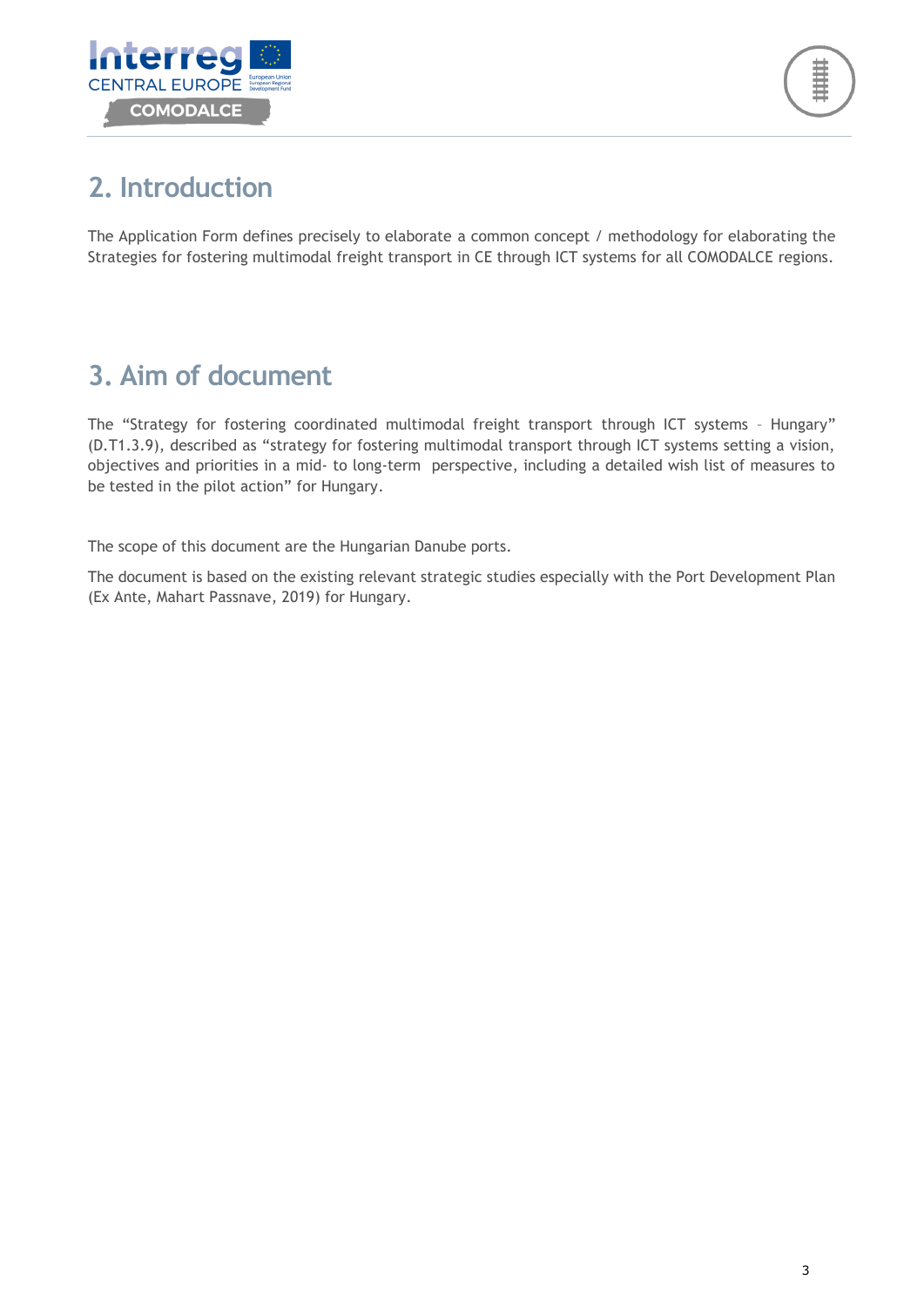



## <span id="page-3-0"></span>**4. Methodology**

### <span id="page-3-1"></span>**4.1. Setting vision, mission, key values**

The definition of vision statement, mission statement and key values provides a strategic framework for the planned measures.

#### **VISION**

**(Vision statement focuses on tomorrow and set the target aims to be achieved)**

The Hungarian Danube ports shall become significant and effective multimodal hubs until 2030 in their region's transport system capable to transport the 10% of the domestic freight traffic on the environmental friendly inland waterways.

#### **MISSION**

**(Mission statement focuses on today, what challenges shall we face towards the vision today)**

- 1. Supporting modal shift
- 2. Generation of additional demand
- 3. Establishing financing system
- 4. Development of humanr resources
- 5. Establishing sustainable regulation environment

#### **KEY VALUES**

**(The principles and values that are the basis of the vision of the strategy)**

Modernisation, innovation and digitalisation

Environmental friendliness

Investing in human resources

Improving competitiveness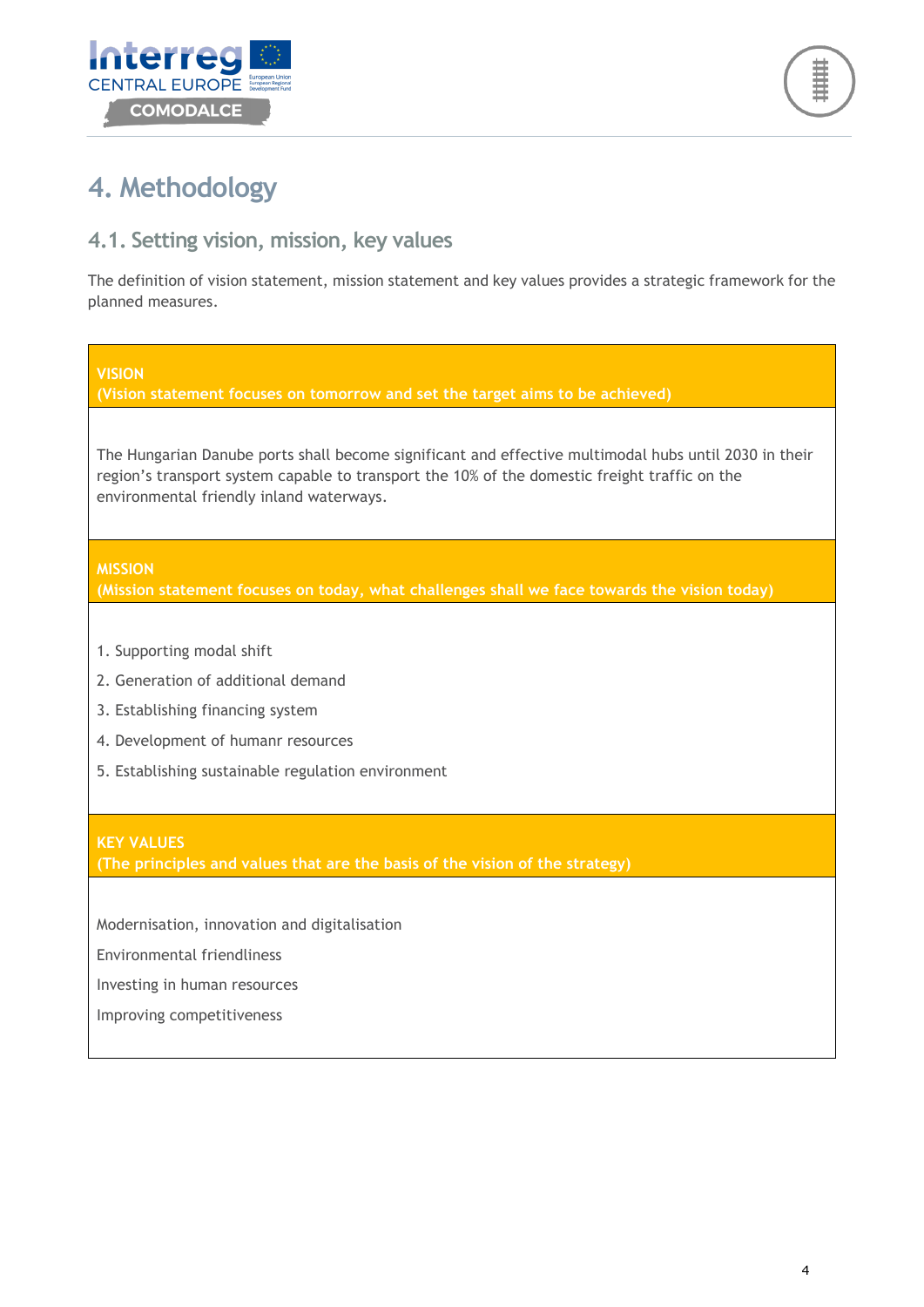



### <span id="page-4-0"></span>**4.2. Setting strategic goals**

Please define the strategic goals your organisation wants to achieve in the domain of ICT tools for fostering multimodal transport in the medium (5 years) and long term (10 years).

Medium term (5 years):

- 1. Goal no. 1: Establishing National Integrated Port Management Information System
- 2. Goal no. 2: IWT Loading Plan Software
- 3. Goal no. 3: Adopting common Upper Rhein Container List

Long term (10 years):

- 1. Goal no. 4: Automatisation of ports, Industry 4.0 solutions
- 2. Goal no. 5: Danube Ports Information System integration

|  |  |  |  | Goal no. 1: Establishing National Integrated Port Management Information System |  |  |
|--|--|--|--|---------------------------------------------------------------------------------|--|--|
|--|--|--|--|---------------------------------------------------------------------------------|--|--|

| <b>Perspectives</b>                                                                                            | Goal                                                                                              | <b>Measurement</b>                                                                                                                                                                                                       |  |
|----------------------------------------------------------------------------------------------------------------|---------------------------------------------------------------------------------------------------|--------------------------------------------------------------------------------------------------------------------------------------------------------------------------------------------------------------------------|--|
| 1. Environmental and<br>safety perspective                                                                     | Port management system will also<br>enhance the environmental and safety<br>aspects of the ports. | Environmental:<br>less pollution incident because<br>electronic reporting<br>Safety:<br>Enhanced and more effective<br>monitoring will conclude less<br>conflict issues, e.g. by using fee<br>calculator, electronic log |  |
| 2. Internal processes<br>perspectives                                                                          | Improvement of internal processes<br>will be necessary because<br>introduction of new system.     | More effective and modernised<br>processes can be measured by<br>reduced time and efforts port<br>processes.                                                                                                             |  |
| 3. Innovation and<br>growth perspective                                                                        | Digitalisation will bring innovation and<br>growth possiblities.                                  | Number of partner users (e.g. truck<br>drivers) growth will measure<br>effectivity of the system and<br>innovation level.                                                                                                |  |
| 4. Customer / Partner<br>perspective                                                                           | Improved and more comfortable<br>modern services will raise customer<br>satisfaction.             | Customer acceptance of the system<br>and satisfaction can be measured by<br>surveys or feedbacks.                                                                                                                        |  |
| Effectivity and satisfaction growth<br>5. Financial<br>will lead to financial increase as well.<br>perspective |                                                                                                   | Financial income or port traffic<br>volumes can be measured.                                                                                                                                                             |  |
| <b>VISION:</b>                                                                                                 |                                                                                                   |                                                                                                                                                                                                                          |  |

The Hungarian Danube ports shall become significant and effective multimodal hubs until 2030 in their region's transport system capable to transport the 10% of the domestic freight traffic on the environmental friendly inland waterways.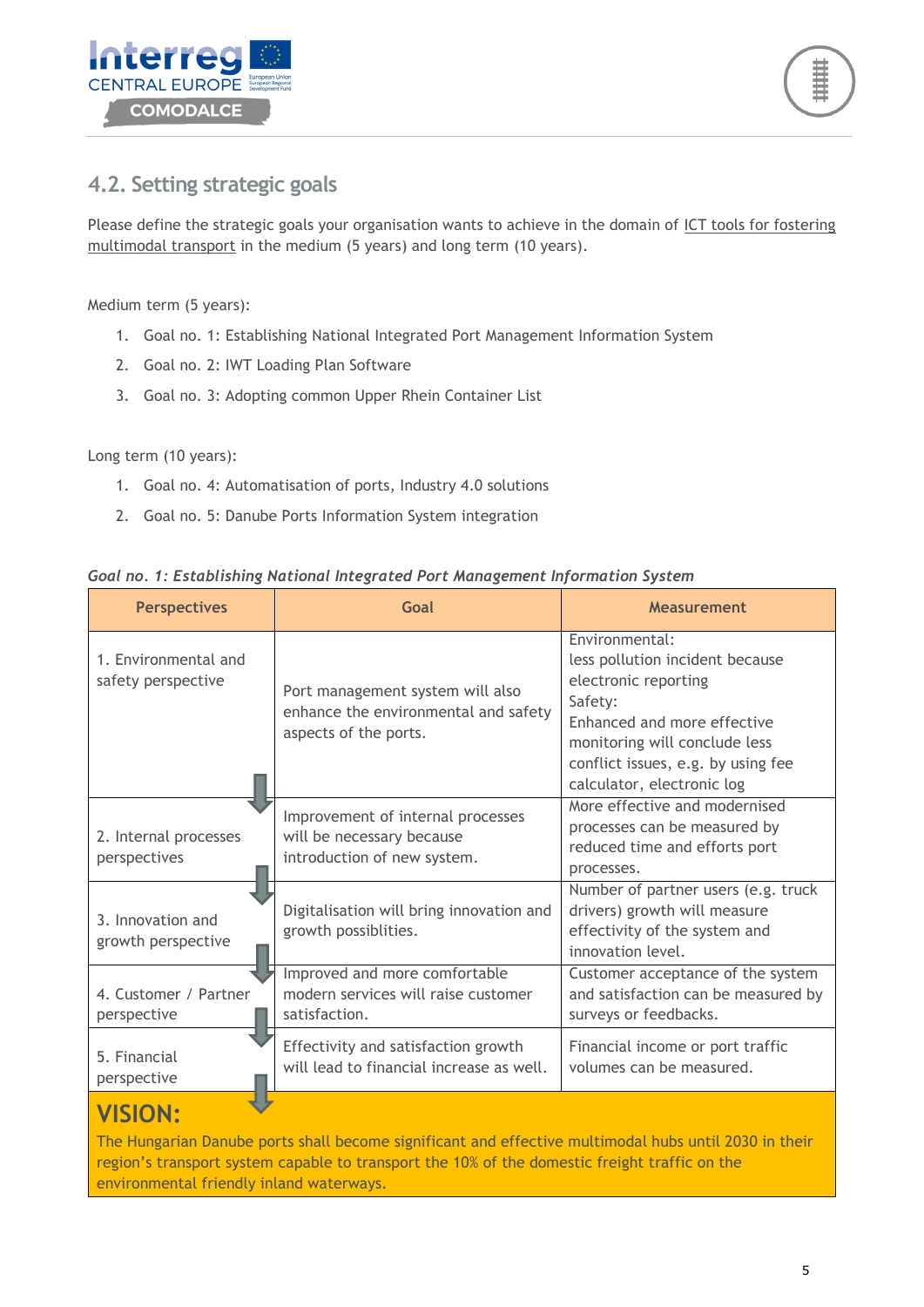

The first goal is to provide a national port management information system framework for Hungary to modernize, digitalise port operations and to harmonise statistics and port log systems. In order to increase competitiveness several modules of the system will support the daily activities of the terminal and port operators.

#### *Goal no. 2: IWT Loading Plan Software*

| <b>Perspectives</b>                                                                                                                                                                                                                                                  | Goal                                                                                                     | <b>Measurement</b>                                                                                                         |  |
|----------------------------------------------------------------------------------------------------------------------------------------------------------------------------------------------------------------------------------------------------------------------|----------------------------------------------------------------------------------------------------------|----------------------------------------------------------------------------------------------------------------------------|--|
| 1. Environmental and<br>safety perspective                                                                                                                                                                                                                           | <b>IWT Loading Plan Software will</b><br>increase safety of container ships and<br>containter terminals. | Safety:<br>Enhanced and modernised container<br>plan will improve safety by reducing<br>problems in loading and unloading. |  |
| 2. Internal processes<br>perspectives                                                                                                                                                                                                                                | Improvement of internal processes<br>will be necessary because<br>introduction of software.              | More effective and modernised<br>processes can be measured by<br>reduced time and efforts at loading<br>and unloadings.    |  |
| 3. Innovation and<br>growth perspective                                                                                                                                                                                                                              | Modern software will bring innovation<br>and growth possiblities.                                        | Number of partner users growth will<br>measure effectivity of the service<br>and innovation level.                         |  |
| 4. Customer / Partner<br>perspective                                                                                                                                                                                                                                 | Improved and more comfortable<br>modern services will raise customer<br>satisfaction.                    | Customer acceptance of the system<br>and satisfaction can be measured by<br>surveys or feedbacks.                          |  |
| 5. Financial<br>perspective                                                                                                                                                                                                                                          | Effectivity and satisfaction growth<br>will lead to financial increase as well.                          | Financial income or port traffic<br>volumes can be measured.                                                               |  |
| <b>VISION:</b><br>The Hungarian Danube ports shall become significant and effective multimodal hubs until 2030 in their<br>region's transport system capable to transport the 10% of the domestic freight traffic on the<br>environmental friendly inland waterways. |                                                                                                          |                                                                                                                            |  |

The second goal is to provide a harmonised loading plan solution, which does not exist yet for the Danube. This software solution will support the daily operation of ship captains and terminals.

| Goal no. 3: Adopting common Upper Rhein Container List |  |  |  |
|--------------------------------------------------------|--|--|--|
|--------------------------------------------------------|--|--|--|

| <b>Perspectives</b>                        | Goal                                                                                               | Measurement                                                                                       |
|--------------------------------------------|----------------------------------------------------------------------------------------------------|---------------------------------------------------------------------------------------------------|
| 1. Environmental and<br>safety perspective | Internationally standardised format<br>will have more effective safety.                            | Safety:<br>Enhanced and more effective<br>monitoring will conclude less<br>conflict issues        |
| 2. Internal processes<br>perspectives      | Improvement of internal processes<br>will be necessary because<br>introduction of new data format. | Number of foreign ports using this<br>data format.                                                |
| 3. Innovation and<br>growth perspective    | Digitalisation will bring innovation and<br>growth possiblities.                                   | Number of partner users growth will<br>measure effectivity of the system<br>and innovation level. |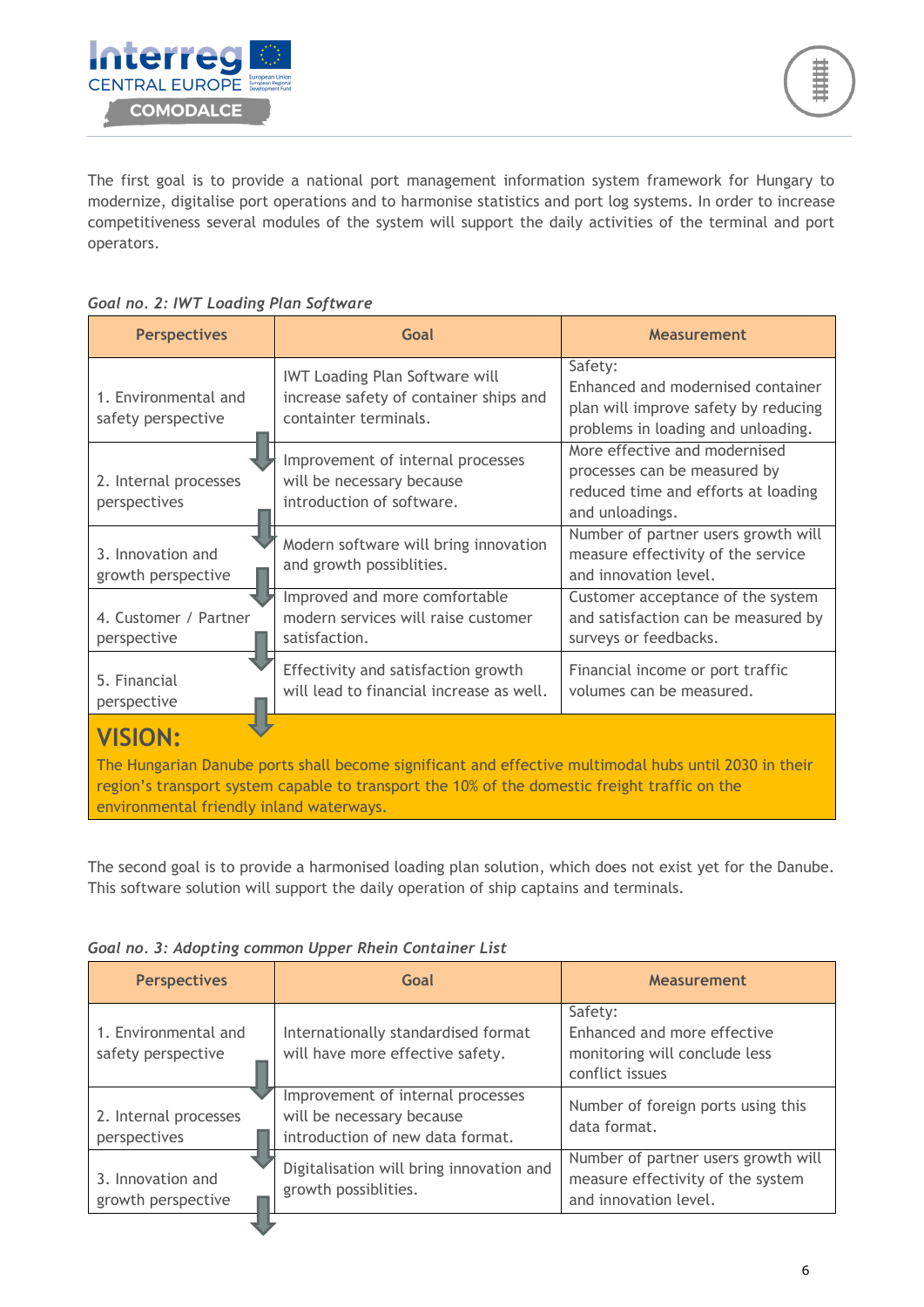

m.

| 4. Customer / Partner<br>perspective                                                                                                                                                                                                                                 | Internationally standardised modern<br>services will raise customer<br>satisfaction. | Customer acceptance of the system<br>and satisfaction can be measured by<br>surveys or feedbacks. |  |
|----------------------------------------------------------------------------------------------------------------------------------------------------------------------------------------------------------------------------------------------------------------------|--------------------------------------------------------------------------------------|---------------------------------------------------------------------------------------------------|--|
| 5. Financial<br>perspective                                                                                                                                                                                                                                          | Effectivity and satisfaction growth<br>will lead to financial increase as well.      | Financial income or port traffic<br>volumes can be measured.                                      |  |
| <b>VISION:</b><br>The Hungarian Danube ports shall become significant and effective multimodal hubs until 2030 in their<br>region's transport system capable to transport the 10% of the domestic freight traffic on the<br>environmental friendly inland waterways. |                                                                                      |                                                                                                   |  |

It is important to harmonise and standardise data formats between the Rhein and the Danube. According to this goal the stadardised Rhein data format will be analysed and adopted for Hungary. The harmonisation will increase competitiveness and better processing of logistics data.

| <b>Perspectives</b>                        | Goal                                                                                                                                                                             | <b>Measurement</b>                                                                                                                                                                          |  |
|--------------------------------------------|----------------------------------------------------------------------------------------------------------------------------------------------------------------------------------|---------------------------------------------------------------------------------------------------------------------------------------------------------------------------------------------|--|
| 1. Environmental and<br>safety perspective | Automatisation will also enhance the<br>environmental and safety aspects of<br>the ports. Reduction of human factor<br>mistakes or problems. New safety<br>rules will be needed. | Environmental:<br>less pollution incident because<br>electronic reporting<br>Safety:<br>Enhanced and more effective<br>processes will conclude less human<br>factor accidents and problems. |  |
| 2. Internal processes<br>perspectives      | Improvement of internal processes<br>will be necessary because<br>introduction of new services.                                                                                  | More effective and modernised<br>processes can be measured by<br>reduced time and efforts port<br>processes.                                                                                |  |
| 3. Innovation and<br>growth perspective    | Automatisation will bring innovation<br>and growth possiblities.                                                                                                                 | Time and cost reduction.                                                                                                                                                                    |  |
| 4. Customer / Partner<br>perspective       | Improved and more comfortable<br>modern services will raise customer<br>satisfaction.                                                                                            | Customer acceptance of the system<br>and satisfaction can be measured by<br>surveys or feedbacks.                                                                                           |  |
| 5. Financial<br>perspective                | Cost saving and more effective<br>automatisation.                                                                                                                                | Financial cost reduction can be<br>measured.                                                                                                                                                |  |
| VISION:                                    |                                                                                                                                                                                  |                                                                                                                                                                                             |  |

*Goal no. 4: Automatisation of ports, Industry 4.0 solutions*

The Hungarian Danube ports shall become significant and effective multimodal hubs until 2030 in their region's transport system capable to transport the 10% of the domestic freight traffic on the environmental friendly inland waterways.

Based on the National Port Development Masterplan it is a priority to boost automatisation and Industry 4.0 solutions in port operations. The innovation increases competitiveness and effectivity of port operations.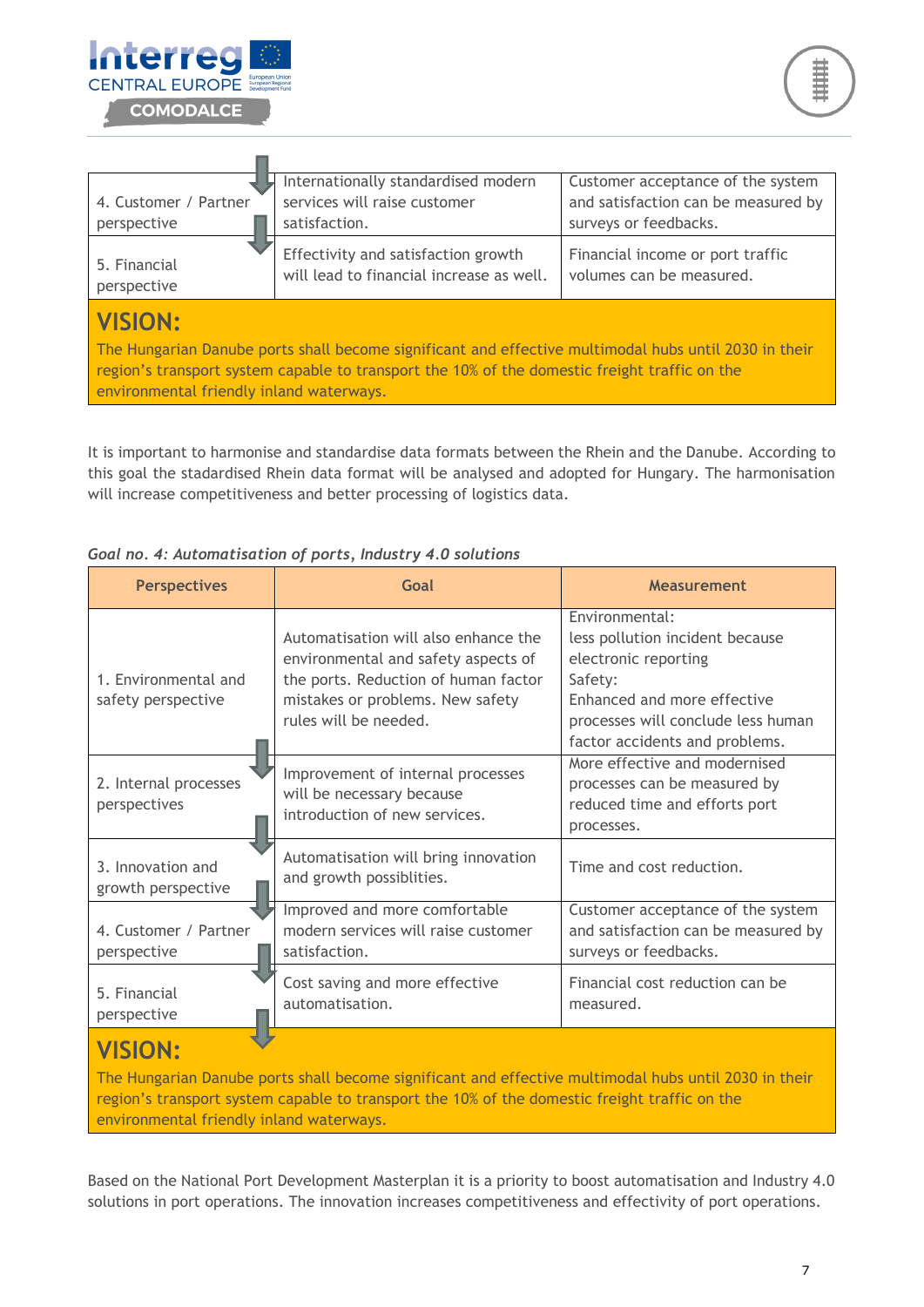

#### *Goal no. 5: Danube Ports Information System integration*

| <b>Perspectives</b>                                                                                                                                                                                                                                                  | Goal                                                                                                                                             | <b>Measurement</b>                                                                                                                                                                     |  |
|----------------------------------------------------------------------------------------------------------------------------------------------------------------------------------------------------------------------------------------------------------------------|--------------------------------------------------------------------------------------------------------------------------------------------------|----------------------------------------------------------------------------------------------------------------------------------------------------------------------------------------|--|
| 1. Environmental and<br>safety perspective                                                                                                                                                                                                                           | Danube port management system will<br>also enhance the environmental and<br>safety aspects of the ports.<br>Cooperation with other Danube ports. | Environmental:<br>less pollution incident because<br>electronic reporting<br>Safety:<br>Enhanced and more effective<br>monitoring will conclude effective<br>intaernational processes. |  |
| 2. Internal processes<br>perspectives                                                                                                                                                                                                                                | Improvement of internal processes<br>will be necessary because<br>introduction of new international<br>system.                                   | More effective and modernised<br>processes can be measured by<br>reduced time and efforts port<br>processes.                                                                           |  |
| 3. Innovation and<br>growth perspective                                                                                                                                                                                                                              | Digitalisation will bring innovation and<br>growth possiblities.                                                                                 | Number of cross border Danube<br>ports involved.                                                                                                                                       |  |
| 4. Customer / Partner<br>perspective                                                                                                                                                                                                                                 | Cross border modern Danube services<br>will raise customer satisfaction.                                                                         | Customer acceptance of the system<br>and satisfaction can be measured by<br>surveys or feedbacks.                                                                                      |  |
| 5. Financial<br>perspective                                                                                                                                                                                                                                          | Effectivity and satisfaction growth<br>will lead to financial increase as well.                                                                  | Financial income or port traffic<br>volumes can be measured.                                                                                                                           |  |
| <b>VISION:</b><br>The Hungarian Danube ports shall become significant and effective multimodal hubs until 2030 in their<br>region's transport system capable to transport the 10% of the domestic freight traffic on the<br>environmental friendly inland waterways. |                                                                                                                                                  |                                                                                                                                                                                        |  |

<span id="page-7-0"></span>The Danube transnational transport corridor would need a harmonised and integrated information system to manage cross border transport effectively. Hence the riparian countries' ports and national administrations shall make efforts to harmonise their system and interconnect them. The Danube Ports Network will serve as perfect basis for this.